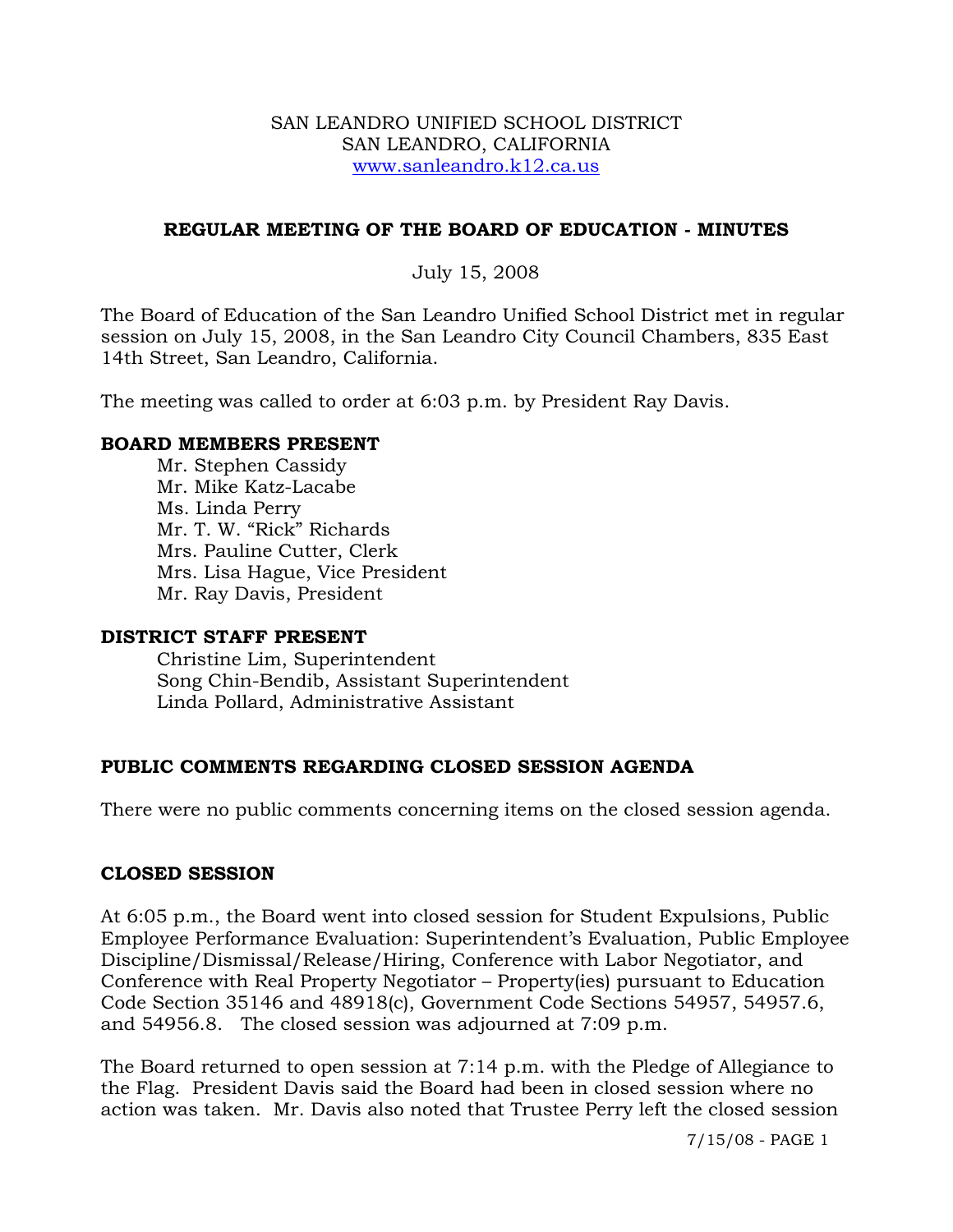at 6:45 p.m. to attend a meeting, but would be returning. He also reminded the Board that they would be returning to closed session following the regular meeting to continue the discussion regarding a Human Resources position.

# **APPROVAL OF AGENDA**

On a motion made by Mr. Katz and seconded by Mr. Richards, the Board approved the agenda for the regular meeting of July 15, 2008, by a 6-0 vote. Trustee Perry was absent.

Trustee Perry returned to the open session at 7:25 p.m.

# **REPORTS**

Parks and Recreation Commission Report: Juan Manuel Martinez, San Leandro Unified School District representative, said that the Commission heard a presentation from Best Manor Homeowners' Association regarding neighborhood safety at the parks. He also provided a DVD presentation highlighting McCartney Park, located at the corner of Sunnyside and Breed. He described the park as a "small park, with a rich spirit" where neighbors, students from Washington Elementary School and their families can play soccer, basketball, ride bikes, jog, and enjoy the playgrounds.

Mrs. Cutter stated that the Broadmoor Homeowners' Association would be hosting an Ice Cream Social, June 21, 6-8 p.m. at McCartney Park to address some of the neighborhood issues such as speeding around the area of the park.. It was noted that the District maintenance department would be notified regarding garbage not being emptied in a timely manner, another concern raised by the neighbors.

Mr. Martinez also reported that the Commission has been discussing posting signs explaining the park rules, and including a phone number that can be called to report any unruly behavior and concerns.

Responding to Mr. Cassidy, Mr. Martinez indicated that the Commission has begun discussions with the Police Department on how they can begin working together to address alcohol usage at City parks and making the parks safer for the community. Mr. Cassidy suggested that the Board be given an opportunity to express their views at a future Board meeting regarding the pros and cons regarding drinking at City parks, at which time, Mr. Martinez can relate the Board's position, ideas, and recommendations back to the Commission. Ms. Perry also reported that the Rules Committee is looking at changing the representative selection process for City commissions. Instead of the District recommending three nominees to the City, the City would go out and solicit nominees for the District's representative. The Board requested that the Superintendent follow-up and bring back information to the Board.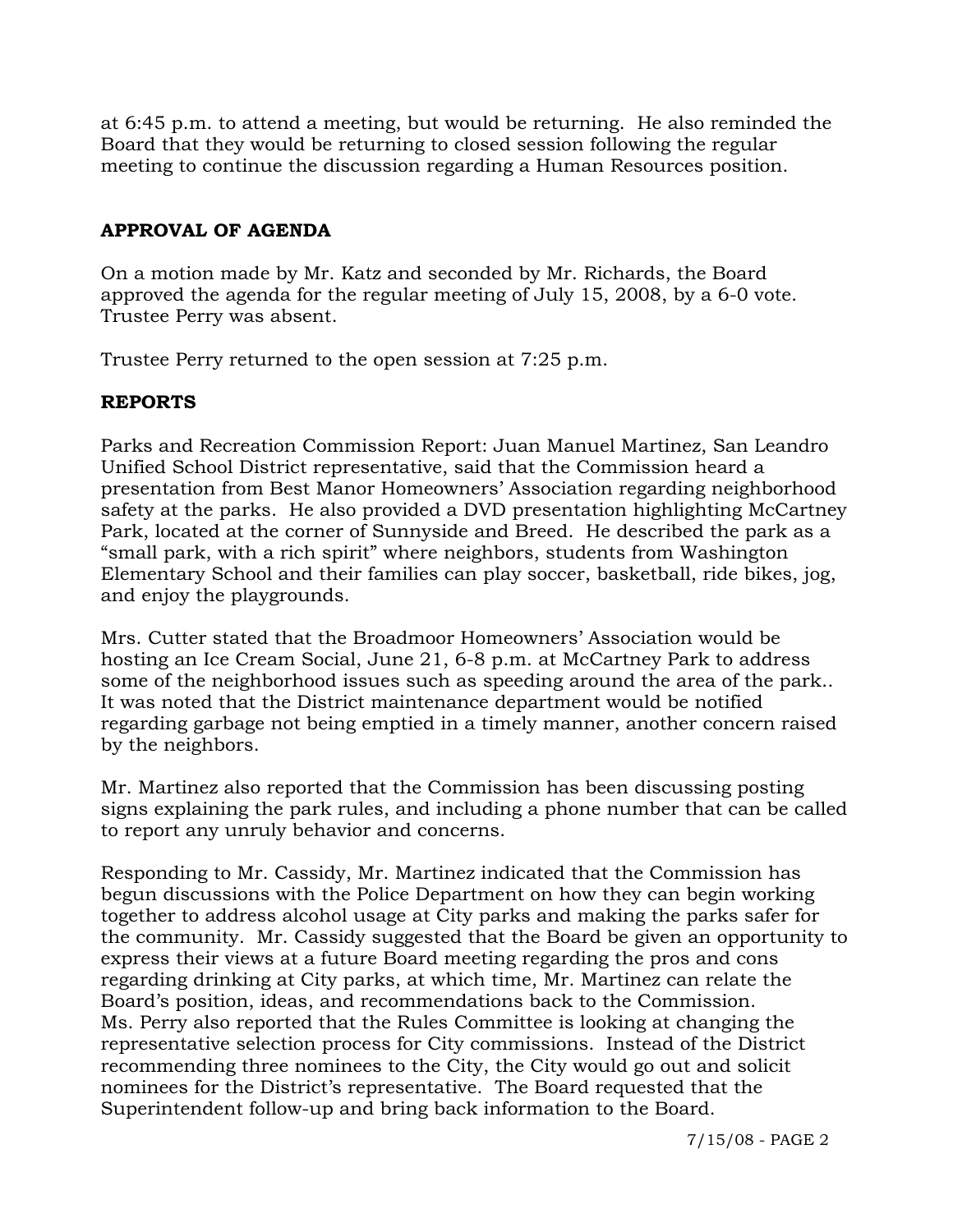### **PRESENTATIONS**

\* Robin Michel, Communications Outreach Specialist, gave a presentation on Board Policy 7310 Naming of Facility, and possible strategies to consider in developing a process for naming the 9<sup>th</sup> grade campus.

 Board Policy 7310 Name of Facility specifies that the Governing Board shall name schools or individual buildings in recognition of:

- *Individuals, living or deceased, who have made outstanding contributions of state, national or worldwide significance* i.e. Presidents, John Muir, Wilderness Prophet and the Father of our National Parks
- *The geographic area in which the school or building is located* i.e. Bancroft Middle School, and San Leandro High School
- *The Board encourages community participation in the process of naming schools, individual building and facilities. In the case of a request for naming or renaming schools, individual buildings and facilities, a Board ad-hoc committee may be appointed to solicit and review suggestions from the community and submit recommendations for Board consideration.* Benefits include positive public relations and greater visibility, increased community involvement in the schools, and opportunities to increase student voice
- *Upon requests, The Board can consider naming buildings, parts of buildings or athletic fields in honor of the contributions of students, staff members and community members who have been deceased for at last one year*, which was the case when the District recently honored former Bancroft Vice-Principal Bob Williams, champion of students and San Leandro athletic programs, who passed away in 2004, with a decorative rock with engraved plaque

 Ms. Michel said that staff was proposing that the target date for naming of the campus coincide with the 9th grade campus groundbreaking scheduled for November 2008, at which time the name would be announced along with the unveiling of a vinyl banner with the name. The construction sign with new name on site would be erected at the end of December/early January.

# **DISCUSSION ITEM**

### General Services

## 1.1-D Naming of the 9th Grade Campus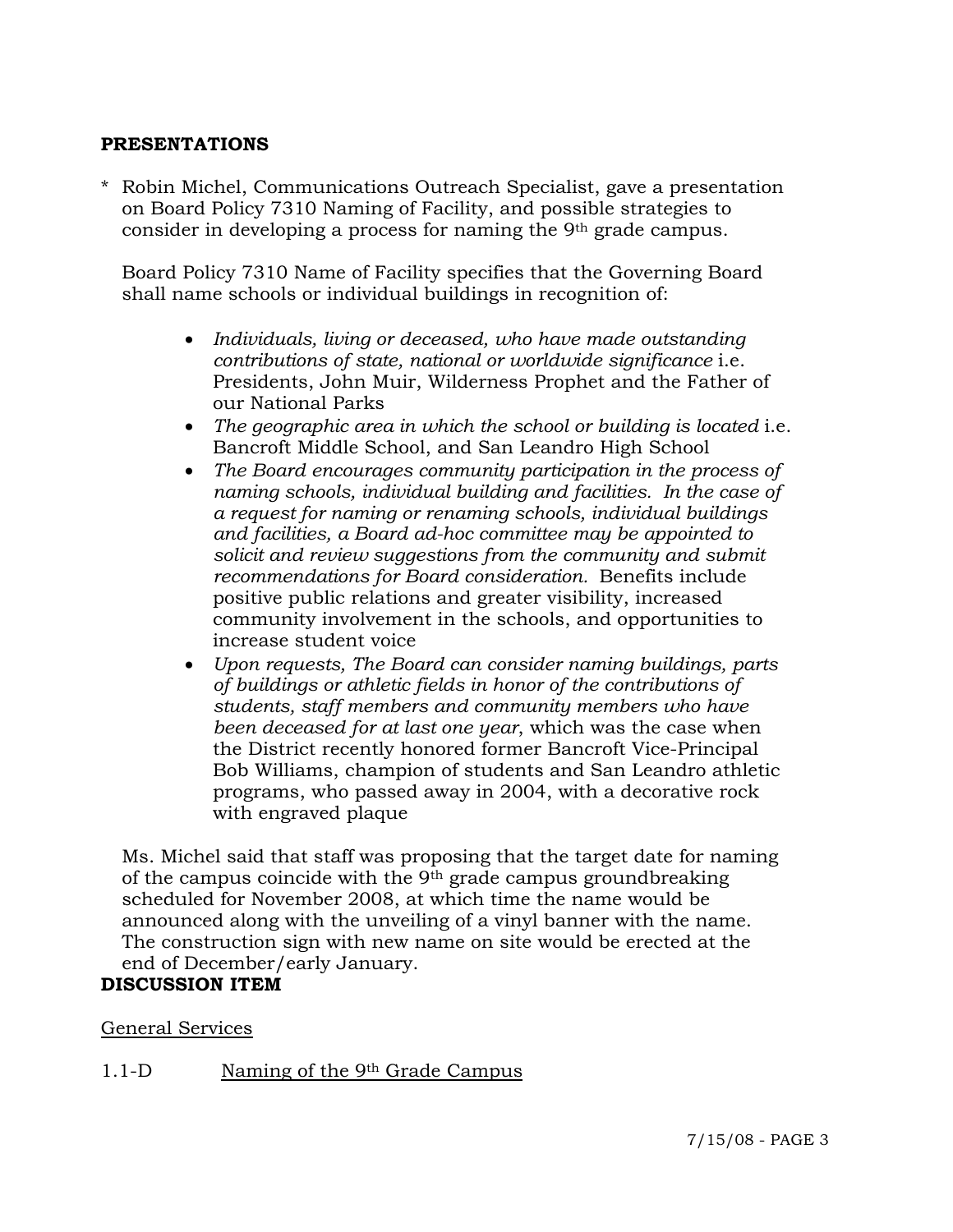The Board discussed the policy and considered the naming of the 9th Grade campus.

The Board was concerned about the divisiveness that can occur in such a process, and that the November 2008 target date may be too soon.

An Ad Hoc Committee comprised of Mr. Cassidy, Mrs. Hague, and Mr. Richards (serving as chair,) was formed. It was the consensus of the Board that this committee would develop and propose a recommended process and timeline and present it to the Board for discussion at the next Board meeting on July 29.

# **PUBLIC TESTIMONY ON NON-AGENDA ITEMS**

None

# **REPORTS**

- 1) Correspondence Clerk Cutter reported receipt of the following emails between June 8, 2008, and July 8, 2008: from District Nurses Blevins and Shapiro regarding report of mandated services completed; from Susanne Wong regarding support for Superintendent Lim; from Sheila Jordan, ACOE Superintendent regarding collective bargaining disclosure; from Dann Bearson regarding support for Superintendent Lim; from Sonel Patel regarding support for Superintendent Lim; from Charles Cowens regarding trustee elections in West Contra Costa County; from Dan Martin regarding a letter to Barack Obama regarding education reform; from James Serna regarding the lack of response to his email from the Board.
- 2) Superintendent's Report Superintendent Lim reminded the Board that on July 9, 2007, the Board approved a compressed schedule for the 9th Grade Campus, and announced that the District met the February 15, 2008, deadline to submit plans to the California Division of the State Architect (DSA), and had just received word that DSA approved the plans submitted for the design of the San Leandro High School's new 9th grade campus, noting that the turnaround time was two weeks ahead of schedule.

Ms. Lim also reported that

- Flavia Coria, Student Board Member representative for the 2008-2009 school year, would be attending her first Board meeting on July 29
- There will be a summer music concert at Bancroft Middle School on Thursday, July 17, 2008, at 8:30 a.m.
- The San Leandro Chamber of Commerce will be also be sponsoring a discussion on charter schools on July 17, 7:30 a.m., at their new office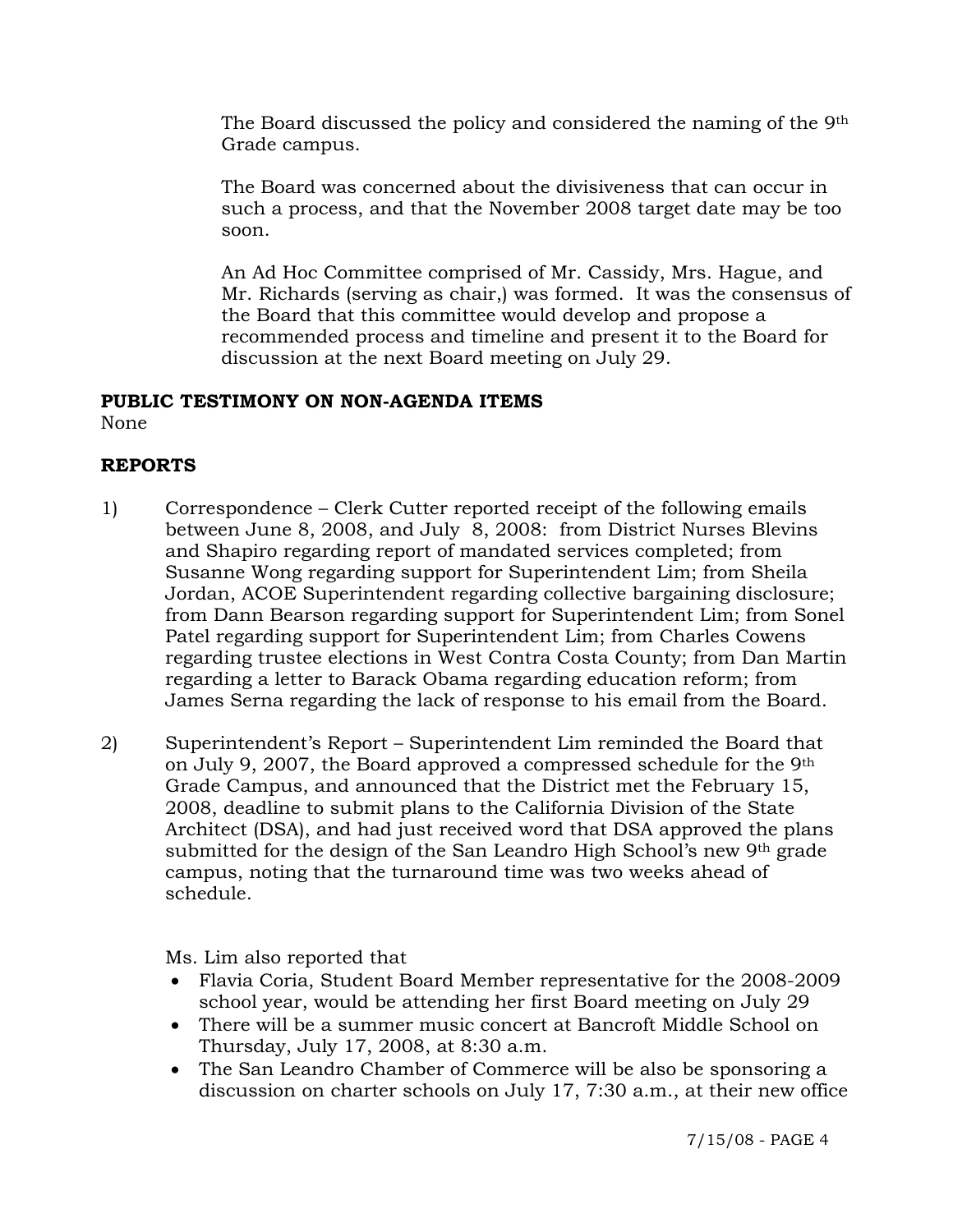located at Bayfair Center

- 3) Board Committee Reports
	- Facilities/Technology Mrs. Cutter reported that the committee met on July 10 and discussed the "No Left Turn" onto the high school campus, the San Leandro High School music building roof and HVAC contract, Madison trim and paint contract, (both of which were being brought forward for consideration tonight), the revised PG&E parking lot design, and restoring the name "Way Hall" in the music building.

## **CONSENT ITEMS**

Mr. Cassidy asked that Consent Items 2.2-C, Gaining Early Awareness and Readiness for Undergraduate Programs (GEAR UP) Grant Coordinator Job Description, and 3.6-C, Memorandum of Understanding between the San Leandro Unified School District and the Center for Culturally Responsive Teaching and Learning (CCRTL) for the 2008-2009 School Year be pulled.

### General Services

1.1-C Approval of Board Minutes – May 20, 2008

It was noted that Ms. Perry would forward minor corrections and the minutes would reflect that they were approved as amended.

1.2-C Approval of Board Minutes – June 3, 2008

Human Resources

2.1-C Acceptance of Personnel Report

### Educational Services

- 3.1-C Propose Expulsion Order for Student #E23-07/08
- 3.2-C Recommendation for Readmission from Expulsion for the following students:

| E79-05/06                                  | E30-06/07 | E06-07/08    |  |  |
|--------------------------------------------|-----------|--------------|--|--|
| E26-06/07                                  | E01-07/08 | EOD01-07/08* |  |  |
| *EOD-Expelled from another school district |           |              |  |  |

3.3-C Recommendation to Continue the Expulsion Order for the following students: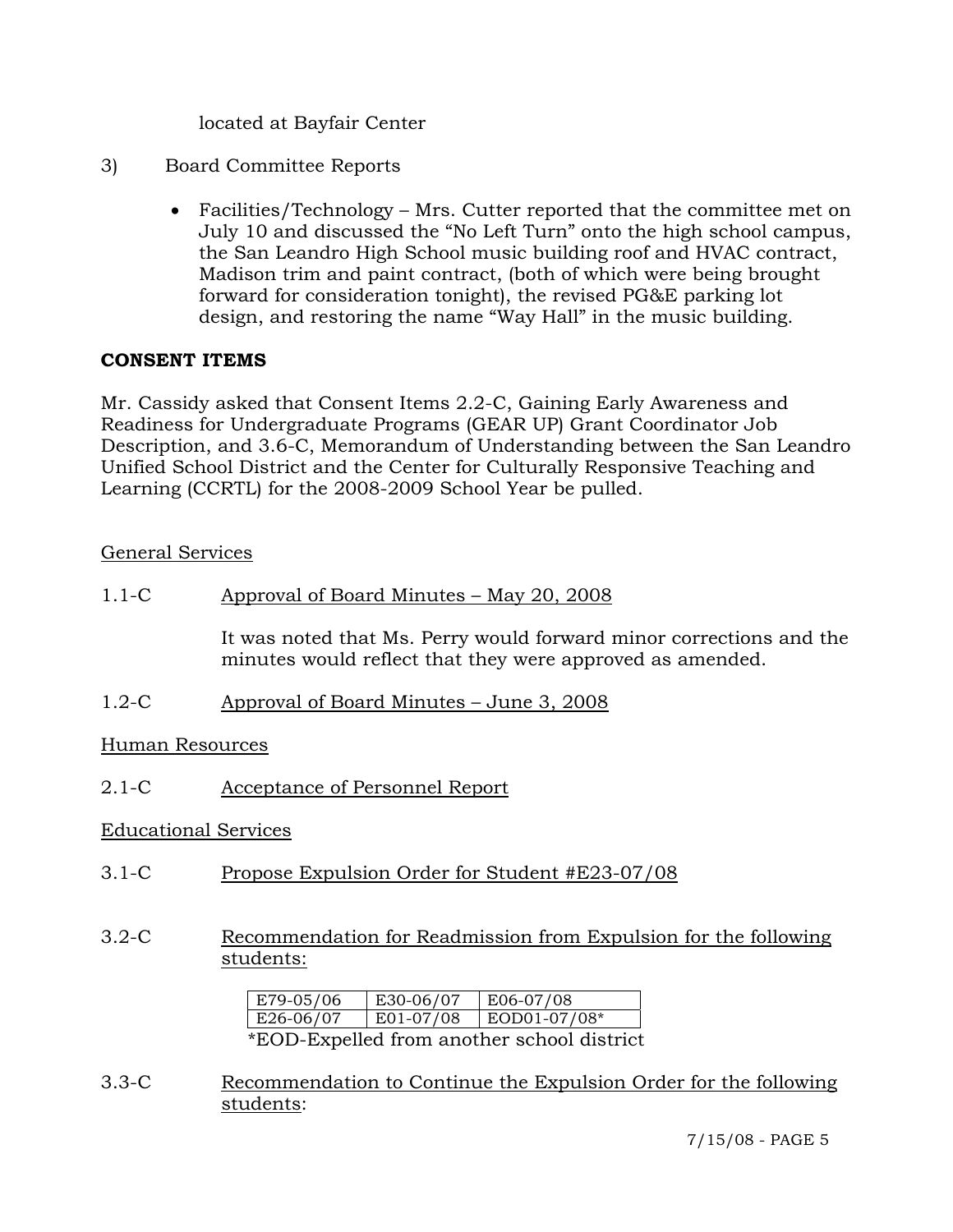| E35-05/06                                        | E41-05/06    | E73-05/06 | E24-06/07     |  |  |
|--------------------------------------------------|--------------|-----------|---------------|--|--|
| E37-05/06                                        | $ E59-05/06$ | E20-06/07 | $IP01-06/07*$ |  |  |
| *IP - Involuntary Placement – No Expulsion Order |              |           |               |  |  |

3.4-C Recommendation for Continuation of the Expulsion Order for a student EOD 02-07/08\* who has Left the District - Unable to Verify Success of Expulsion

\*EOD – Expelled from another district

3.5-C Revision to Board Policy 6146.1 High School Graduation Requirements

Business, Operations and Facilities

4.1-C Intra-District Transfers for March, April, May and June 2008

# Facilities and Construction

- 5.1-C Construction Contract with Roofing Constructors Inc. dbs Western Roofing Services for the Music Building Mod-1 Project at San Leandro High School
- 5.2-C Construction Contract with Eternal Construction for Interior Paint and Trim at Madison Elementary School

On a motion made by Mr. Richards and seconded by Mr. Katz, the Board approved the remaining consent items including the May 20, 2008, Board minutes as amended by a 7-0 vote.

## Human Resources

2.2-C Gaining Early Awareness and Readiness for Undergraduate Programs (GEAR UP) Grant Coordinator Job Description

> In response to Mr. Cassidy, the Director of Curriculum and Instruction Judith Cameron gave an overview on how the GEAR UP program would operate. She then provided further explanation to his questions regarding the FTE breakdown of the Grant Coordinator position District, if the grant requires that a coordinator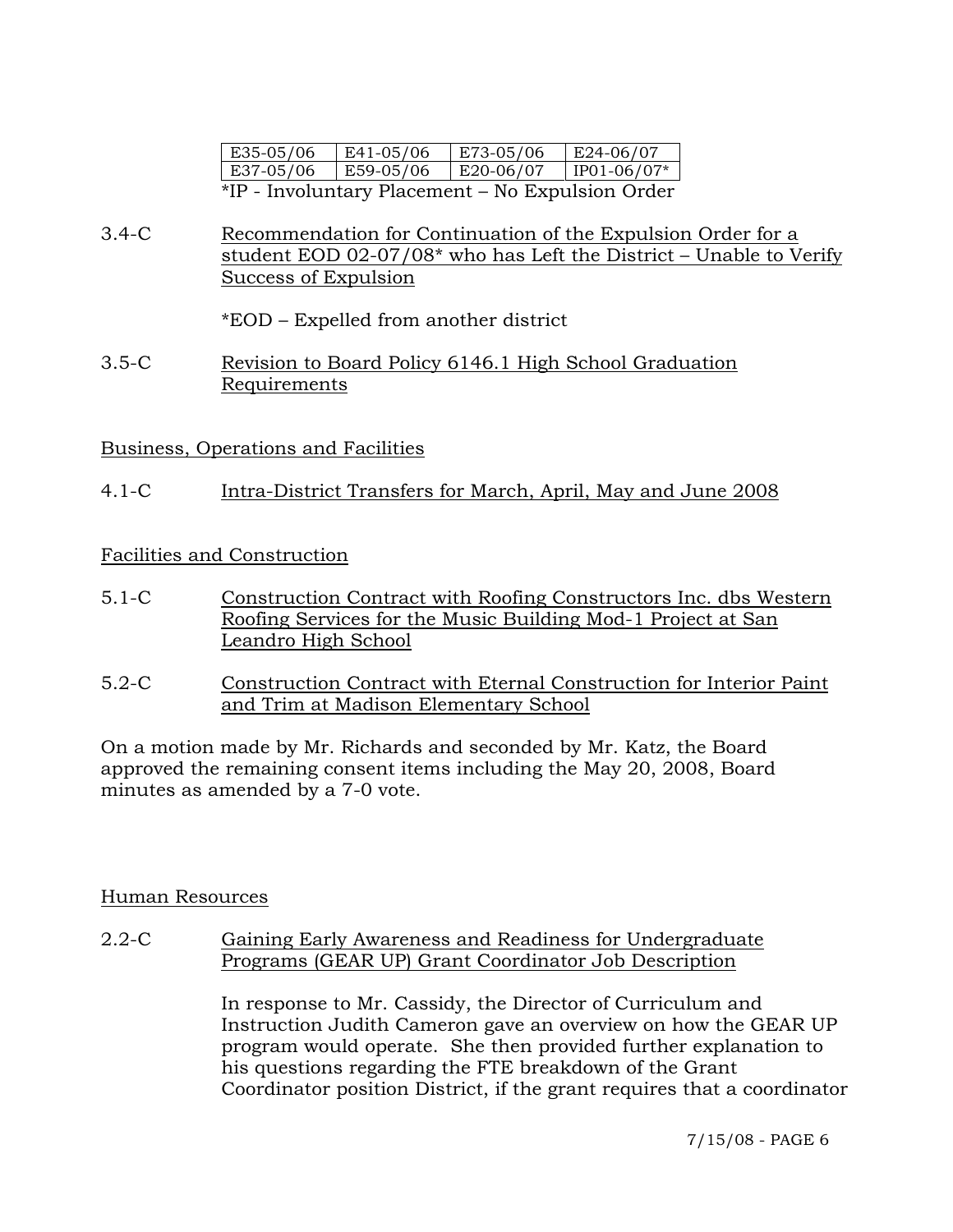be employed, and why was it necessary to create this position instead of specifically assigning a teacher to oversee the project at a lower cost.

On a motion made by Mr. Cassidy and seconded by Mrs. Cutter, the Board approved the Gaining Early Awareness and Readiness for Undergraduate Programs (GEAR UP) Grant Coordinator Job Description by a 7-0 vote.

### Educational Services

3.6-C Memorandum of Understanding between the San Leandro Unified School District and the Center for Culturally Responsive Teaching and Learning (CCRTL) for the 2008-2009 School Year.

> Ms. Cameron addressed several issues raised by Mr. Cassidy with regards to the breakdown of contributions between the funding sources, staff training and objectives, curriculum, and why the District cannot use its own employees to provide similar services at a lower cost. Garfield Principal Jan Nuño, whose school began the training in the 2007-2008 school year, shared her experience, the training process that met their needs, and the impact it had on the teachers.

> On a motion made by Ms. Perry and seconded by Mr. Richards, the Board approved the Memorandum of Understanding between the San Leandro Unified School District and the Center for Culturally Responsive Teaching and Learning (CCRTL) for the 2008-2009 School Year by a 7-0 vote.

## **ACTION**

## Business, Operations and Facilities

4.1-A Public Disclosure of Collective Bargaining Agreement for San Leandro California School Employees Association (CSEA)

> On a motion made by Mrs. Cutter and seconded by Ms. Perry, the Board approved the Public Disclosure of Collective Bargaining Agreement for San Leandro California School Employees' Association (CSEA) by a 7-0 vote.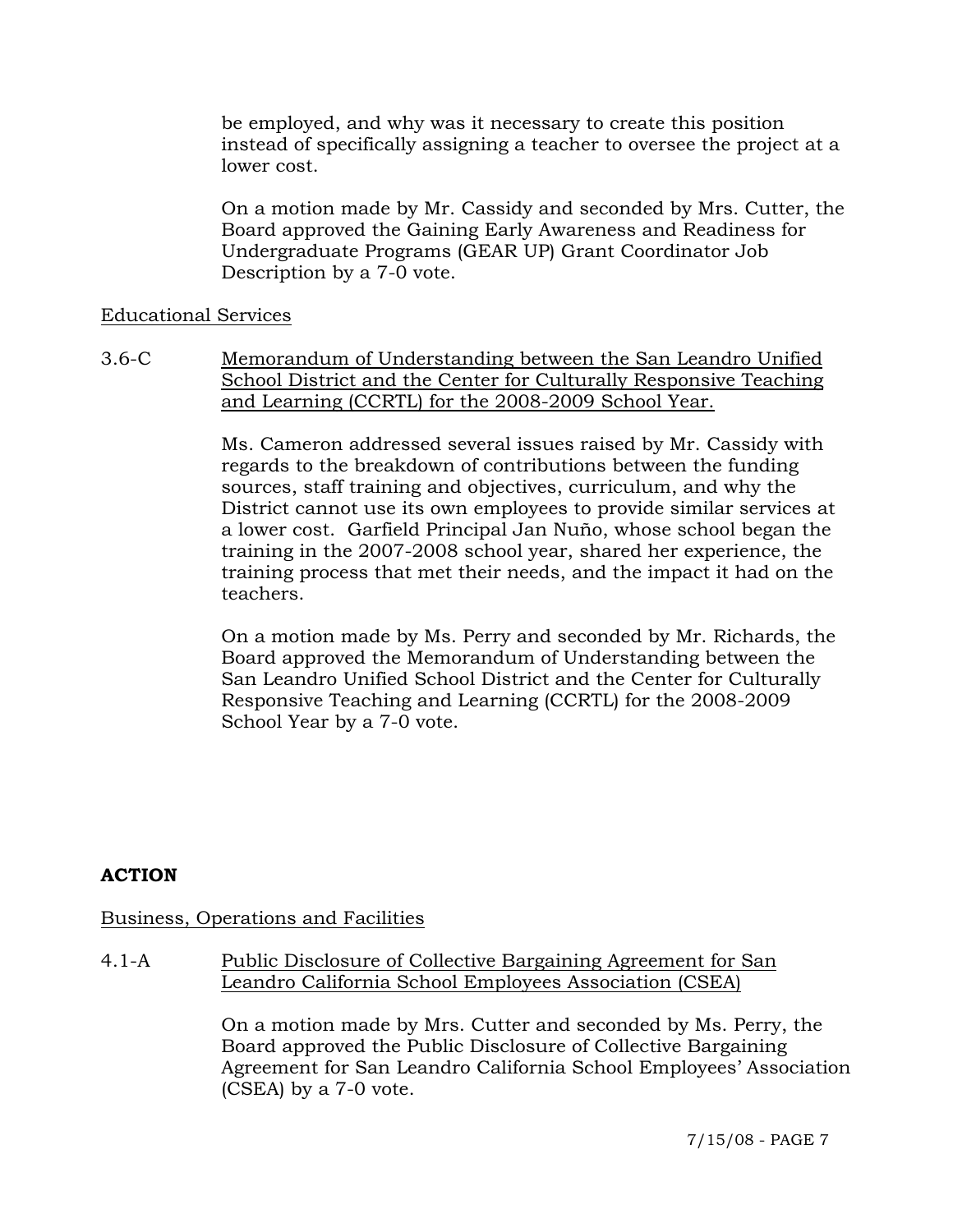4.2-A Public Disclosure of Collective Bargaining Agreement for San Leandro Teamsters Union Local No. 856/Alameda Building Trades Council

> On a motion made by Ms. Perry and seconded by Mrs. Cutter, the Board approved the Public Disclosure of Collective Bargaining Agreement for San Leandro Teamsters Union Local No. 856/Alameda Building Trades Council by a 7-0 vote.

### Human Resources

2.1-A Ratification of Tentative Agreement between San Leandro Unified School District and San Leandro's California School Employees' Association (CSEA)

> On a motion made by Mr. Richards and seconded by Mrs. Hague, the Board approved the ratification of Tentative Agreement between San Leandro Unified School District and San Leandro's California School Employees' Association (CSEA) by a 7-0- vote.

2.2-A Ratification of Tentative Agreement between San Leandro Unified School District and San Leandro Teamsters Union Local 856/ Alameda Building Trades Council

> On a motion made by Mr. Katz and seconded by Mr. Richards, the Board approved the ratification of Tentative Agreement between San Leandro Unified School District and San Leandro Teamsters Union Local 856/ Alameda Building Trades Council by a 7-0 vote.

## **CONFERENCE**

### Human Resources

2.1-CF Reclassification Panel's Advisory Recommendation to Reclassify Petitioning Bargaining Unit Members from the California School Employees' Association (CSEA)

> It was noted that on page 2 of the Board cover sheet, #5 should read *Approval of two (2) Para Educator…*, noting that it would not affect the dollar amount presented.

On a motion made by Mrs. Cutter and seconded by Ms. Perry, the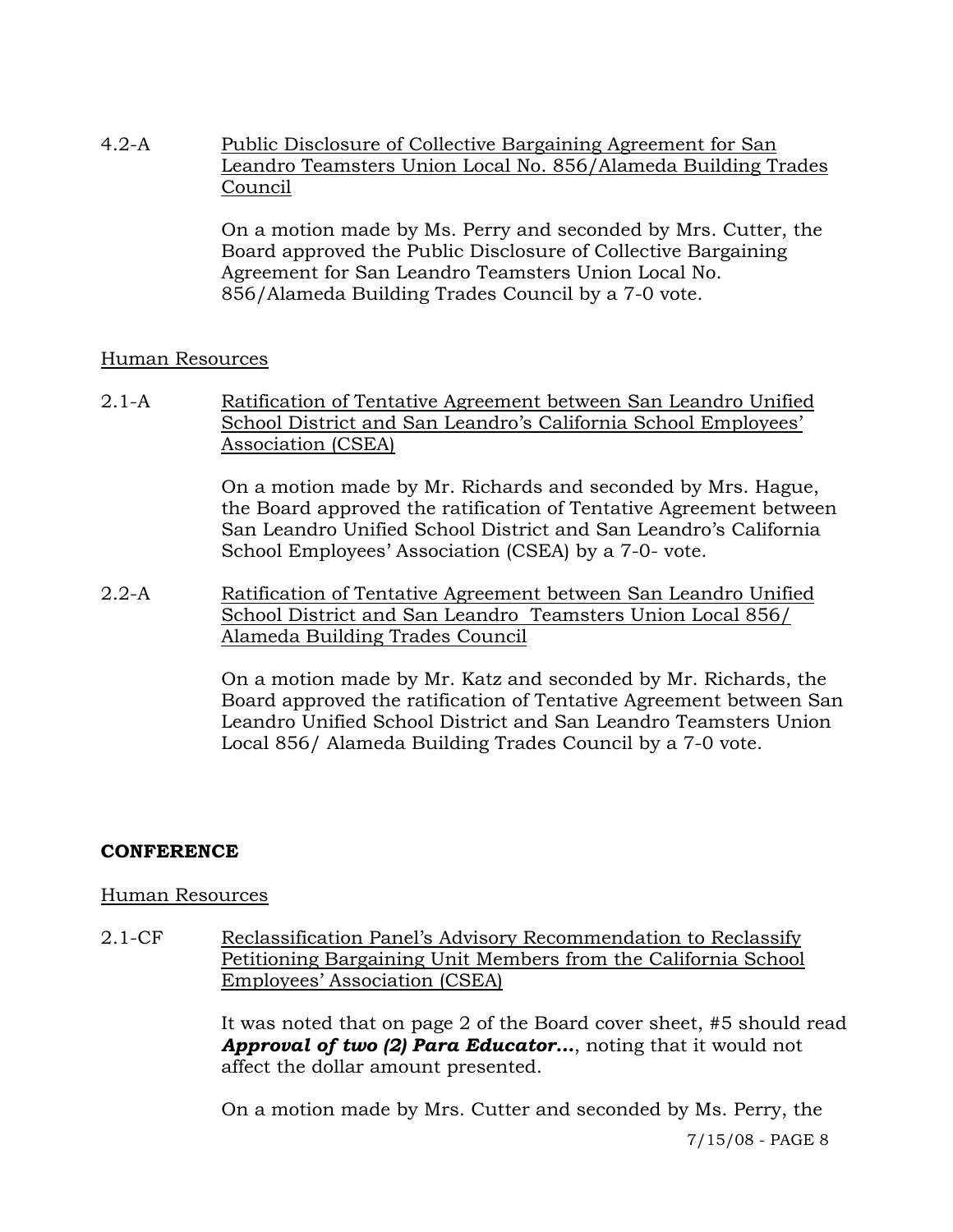Board approved the Reclassification Panel's Advisory Recommendation to Reclassify the following Petitioning Bargaining Unit Members from the California School Employees' Association (CSEA) by a 7-0 vote:

- 1. Staff Secretary from Range 40 to 41. 60% General Fund \$858.04; 40% Categorical Fund \$572.03
- 2. Employee Benefit Specialist from Range 48 to 50. If approved the estimated cost to the general fund \$3,563.06.
- 3. Six (6) Title I Para Educators from Range 22 to 24: If approve the estimated cost to Title I, \$3,715.79.
- 4. Computer Technician Assistant from Range 36 to 38. If approved, the estimated cost to the general fund \$1,699.31.
- 5. Two (2) Para Educator from Range 22 to 24. If approved the estimated cost to categorical fund \$1,311.82.
- 6. Accounts Payable/Community Services from Range 40 to 42. If approved the estimated cost to the general fund \$1,514.91; estimated cost to Measure B \$1,514.91.

# **ADDITIONAL SUGGESTIONS AND COMMENTS FROM BOARD MEMBERS**

• Mr. Cassidy congratulated staff on the successful review and approval of the 9th Grade Campus Design Plans by the California Division of the State Architect, requesting that a press release be sent to the media and copied to the Board. He asked if there were any rules with regards to Conflict of Interest for District employees and vendors, and requested a list of those employees who are asked to complete the Conflict of Interest Form 700.

He commented that he believes that the Superintendent evaluation process that the Board follows is flawed, stating that the form used doesn't identify if the actual goal was met, but only that the action steps under the goal were met. He would like to see the Board revisit and discuss this issue.

He drew the Board's attention to the displaced asphalt on the sidewalk on Bancroft Middle school's property caused by the roots of a tree. He asked that the Facilities and Technology committee address this.

- Ms. Perry commented that she was asked if the signs posted at the school sites advertising SWIM were approved, and if so were they licensed. The Board asked the Superintendent to report back in the *Confidentially Speaking.*
- Mrs. Cutter asked for a status report on the Washington and McKinley Elementary Schools' portables with regards to the portable budget which is over the original budget. The Superintendent explained that weekly updates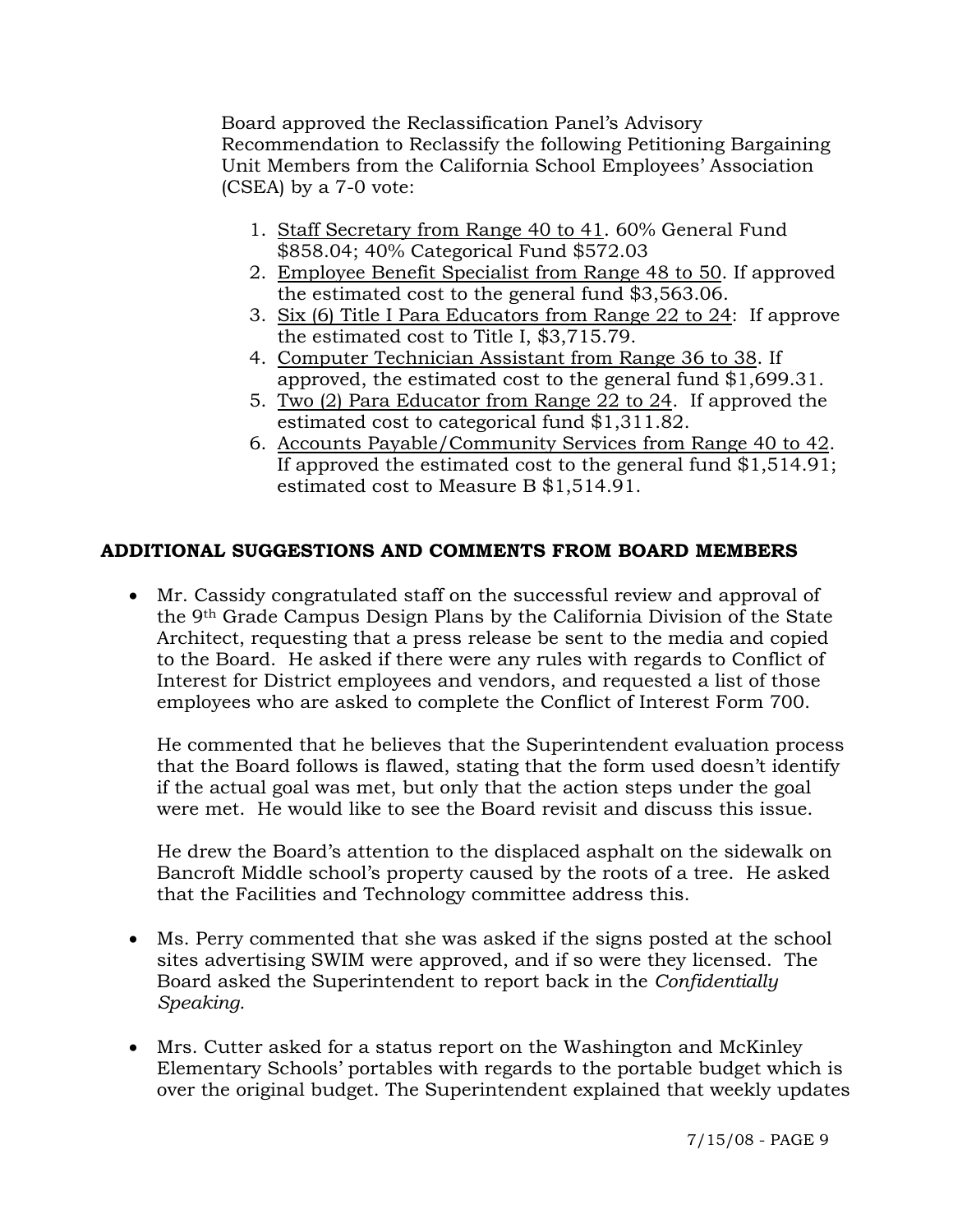would be provided in the *Confidentially Speaking*; however, Mr. Cassidy recommended that an update be provided at an open session which would give the Board an opportunity to ask follow-up questions.

• Mrs. Hague felt that by not being a member of the Facilities and Technology committee she had been left "out of the loop" on many facilities issues. Mrs. Cutter suggested that the notes taken at those meetings could be disseminated to the Board and Cabinet, noting that the focus of the upcoming workshop was to bring everyone up to date.

Mrs. Hague asked if there was any additional information regarding the impact of the state Board of Education's decision requiring algebra to be taught at the 8th grade level.

The Board went into closed session at 8:55 p.m.

The Board returned to open session at 9:20 p.m. where no action was taken.